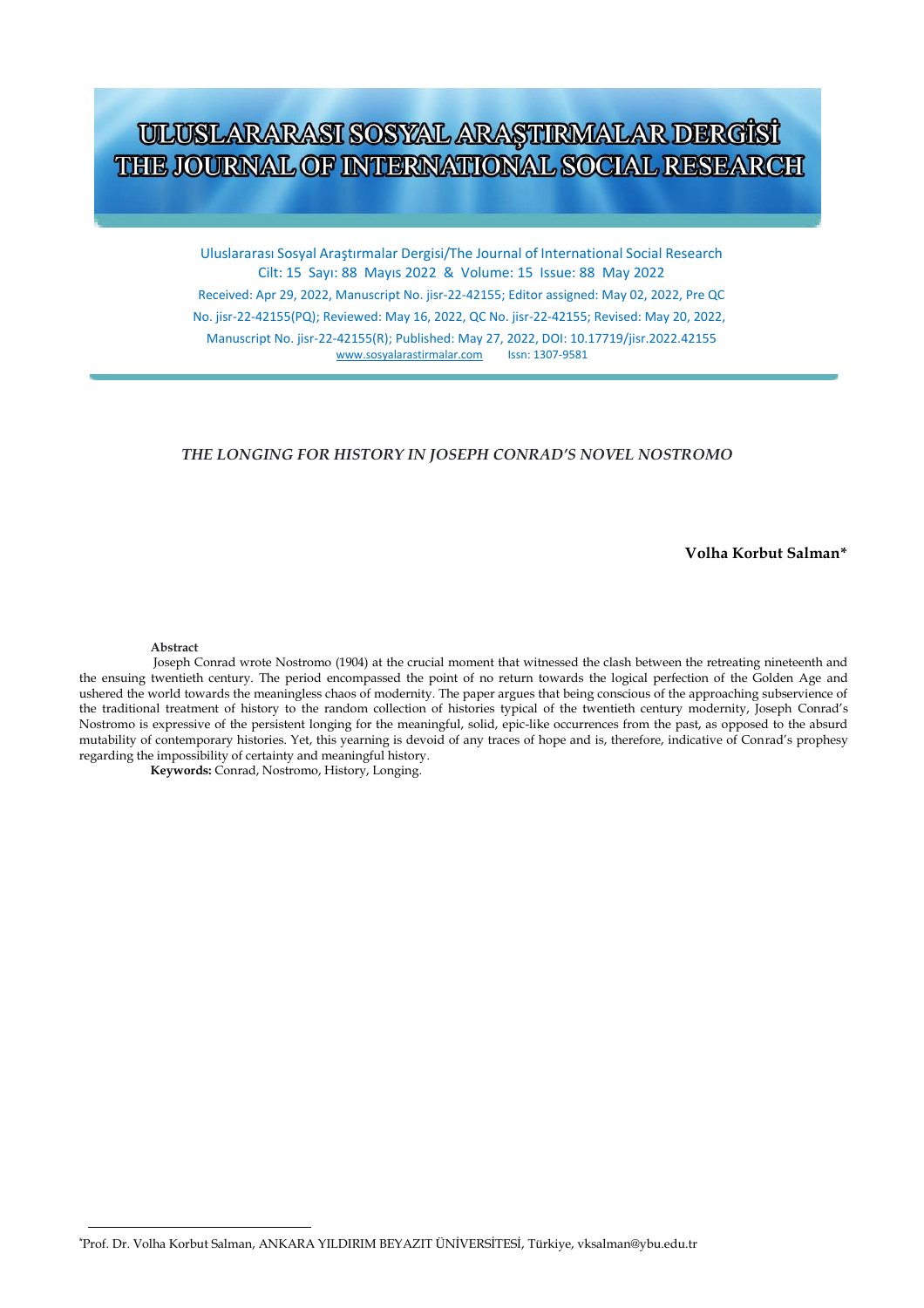

#### **1. INTRODUCTION**

Joseph Conrad wrote *Nostromo* (1904) at the crucial moment that witnessed the clash between the retreating nineteenth and the ensuing twentieth century. The period encompassed the point of no return towards the logical perfection of the Golden Age and ushered the world towards the chaos of modernity with its meaningless war games, power politics, capitalism, colonialism, violence, greed and destruction. With the commencement of the twentieth century, there occurred a radical shift from the "closed, finite, measurable, cause-and-effect universe of the ninetieth century to an open, relativistic, changing, strange universe, which advanced from an evolutionary, developmental model of existence to a system propagating symbolic ways of recreating a sustainable ontological ground" (Loidolt, 2007, 2), as exemplified in the works of Jung, dealing with the concept of universal archetypes, and those of Freud, Marx, Nietzsche, Joyce, Adorno, Benjamin and others, advocating that the forces governing human behavior in any sphere, be it psychology, politics, economy, etc., are hidden and permutable. This shift was instigated by the challenges to the nineteenth century science and its assurance in its capability to explain the universe; rapid industrialization and the consequent displacement of people; "the hypocritical association of Christianity with capitalism and colonialism" (Loidolt, 2007, 2); the growing awareness of different cultures in colonies which had different but well-argued worldviews; and important changes in philosophical thought which suggested that "'reality' was an internal and changeable, not an externally validated, concept, and that what is considered 'real' is based on the desire for power, not on any objective warrant" (Loidolt, 2007, 2). What is more, the period was subject to an increasing sense that culture lost its deportment, that there is "no center, no clarity, that there was a disintegration of values. This "loss of faith in a moral center and moral direction was based on the recognition that the traditional values have, after all, led only to horrid wars and exploitation of other cultures and races" (Loidolt, 2007, 2). Hence, the feeling of the loss of 'ontological ground', or, the loss of "confidence that there exists a reliable, knowable ground of value and identity" (Loidolt, 2007, 2), resulted in the fact that the traditional treatment of the concept of history, as a congruent combination of events repeating themselves in a circular nature and fixed in written records, and "a universal process in which all social formations, nations and persons had their appropriate but subordinate role in the development of the totality" (Novack, 2011, 3) vanished. It was superseded by a multiplicity of antinomic modernist histories based on pure discourse or its complete lack, arising in the world governed by the material needs of capitalism.

Joseph Conrad might have really believed that "mankind's entire history could be reduced to the words 'they were born, they suffered, they died', but as he goes on to say in his note to *Chance*, 'it is a great tale'" (Rodwan, 2009, 2), which is simply impossible in a confounding, unstable and meaningless modernist universe. "Conrad's "Nostromo", possibly the founding text in modernist historiography, self-consciously plays with the ambiguity of the term 'history', which stands for both a historical referent and a historical narrative itself" (O'Malley, 2015, 60). Despite the fictional nature of the novel, *Nostromo* is in many ways 'historical' in its setting, yet this grand 'history of Costaguana', if considered in its traditional sense, gets lost in the chaos of subjective historical narratives permeating the novel. While the novel often critically suggests the unreliable and fabricated nature of any work of history, *Nostromo* also insists on the fact that history as a construct is a necessary aspect of the human condition. "What makes "Nostromo" such a forceful initiation of the modernist historical novel is its awareness of the human need of such narratives. Conrad wants more history in the world, not less" (O'Malley, 2015, 67), even if this world is characterized by modernist relativity, ambiguity and incessant changeability. As a consequence, Joseph Conrad's novel *Nostromo*, portraying history as an intangible structure on the verge of collapse, is abundant in instances of nostalgia for history in its traditional sense. The novel contains multiple occurrences of yearning for the meaningful perfection of the Golden Age, as well as chivalrous actions of epic-like heroes eager to lead their country to progress, in order to be glorified in the annals of history, as "Conrad perceived a simultaneous heroism and foolhardiness in efforts to find meaning in stories of humanity's suffering and death" (Rodwan, 2009, 3). The scheme of the characters' actions in the narrative, as well as their personal qualities, allow the reader to reveal a skeleton of the traditional historical epic, underlying the chaos in the novel. Yet, the fact that Conrad offers the setting for epic action, but fails to materialize it in open is indicative of the "futility of hoping to find significance" (Rodwan, 2009, 3) of existence, and of the author's persistent longing for the traditional understanding of history absent from the modern world. The idea is supported in the novel through instances of wistful meditation on the glory of the past, rather than direct resort to determined action. As a result, throughout the novel, Conrad "labels events, things and people 'unspeakable', 'indefinite', 'inexpressible', 'imperceptible', 'impenetrable', 'inexplicable', 'difficult to imagine', 'incomprehensible' and 'inconceivable', and he structures his narratives in ways that further diminish any possibility of certainty" (Rodwan, 2009, 3) or reliable history.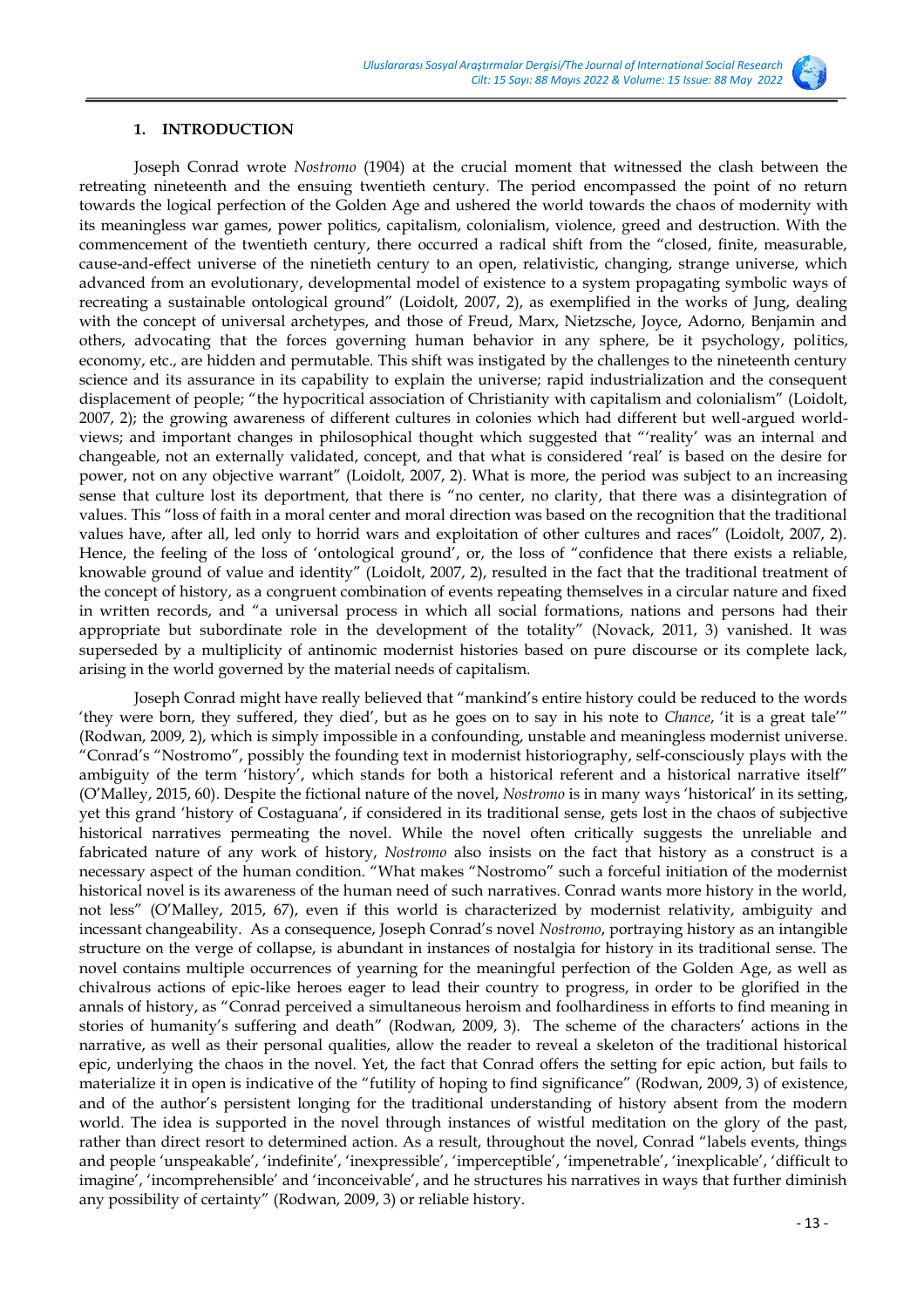

The paper argues that being conscious of the approaching subservience of the traditional concept of history to the disarray of historical discourses of the twentieth century, Joseph Conrad's *Nostromo* is expressive of the longing for the meaningful epic-like occurrences from the past, as opposed to the absurdity of modern era. This yearning is devoid of any traces of hope and is, therefore, indicative of Conrad's somber prophesy regarding the impossibility of certainty and meaningful history: "There's no doubt about breaking a stone. But there's doubt, fear – a black horror, in every page one writes" (Conrad, 1983, 410).

## **2. LITERARY ANALYSIS**

Edward Crankshaw, one of the major analysts of Joseph Conrad's works, noted that "the novel begins with the beginning of the end, and the end is with us throughout the entire narrative" (1976, 67). This fact seems to foreshadow the destiny of history in *Nostromo*, which depicts the world of absurdity, engendered by the yearning of capitalism for the world hegemony, and its endeavor to attain the power to establish the rules of tracing and recording the past.

The novel opens with Captain Joseph Mitchell's kaleidoscopic description of Sulaco, one of Costaguana's major provinces – "the luxuriant beauty of the orange gardens" (Conrad, 1987, 39). The narration is taken backwards and forwards, leaving the reader incapable to establish a linear view of events and to form an adequate idea about the history of the republic. Therefore, it becomes impossible to "organize the novel conventionally. Instead, Captain Mitchell presents Costaguana as if it already possesses an independent historical existence, to be acquired by readers incidentally and piecemeal" (Berthou, 1979, 97). Thus, instead of synthesizing the differences, reading through a collage adds to the atmosphere of chaos permeating the initial pages of the novel.

Captain Mitchell acts as a primary narrator of Costaguana's events, which are later to be related by a score of other narrators. This fact emphasizes the idea that an individual exists not only in relation to one's personal self, but also in relation to others, and is at once both, the subject and the object, the observer and the observed. The sense of further disharmony is instigated by the fact that in the course of narration Conrad significantly modifies the topography of Sulaco:

> "The harbor gate must be facing the harbor, which is to the north-west, since Nostromo from his vintage-point will have direct sight of it; [nevertheless,] the fact that Charles Gould looking over the square from the audience chamber of the Intendencia and seeing the 'snowy curve of Higuerota' next to 'the perpendicular lines of the cathedral towers' – require a north-south orientation of the square, since the mountain is due the east of Sulaco" (Hampson, 2005, 131-132).

Sulaco is, thus, not only a composite city, but an unstable place, in which it is difficult to orient oneself. The idea emphasizes the plurality of reality and the unreliability of historical interpretations.

*Nostromo* takes place in the land engraved on the map of the South America as a consequence of the colonial greed of Spanish conquistadors. Therefore, the territory becomes separated from conventional European habitat by the sense of physical and psychological distance: "No, but imagine our forefathers in morions and corselets drawn up outside the gate, and a band of adventurers just landed from their ships in the harbor there" (Conrad, 1987, 120). Consequently, the "history in "Nostromo" becomes the distance geographical and moral – between the intentions of 'grave and reverend persons', who promote colonial expeditions, and the never fully observed activities of the armed 'thieves' and 'adventurers' in far off territories" (Reilly, 1993, 137). In this way, history turns into a "kind of tenuous meditation between mutually unknowing activities" (Reilly, 1993, 138). As a rule, it is language that bears responsibility for articulating the meaning of colonialism, which few others apart from the colonizers and the colonized can see and experience. Speech gets free from reference to action, and the narrator simply "glories colonial history as a play of names, splendidly detached from reference" (Reilly, 1993, 138). Hence, the republic of Costaguana seems to be lacking certain location, except for Captain Mitchell's initial description and Don Jose Avellanos' chronicle, named "Fifty Years of Misrule" (Conrad, 1987, 213).

Colonialism is empowered with the ability to "inscribe previously blank spaces with exported names" (Reilly, 1993, 138). The novel abounds in foreign names, be it the American Bar on Plaza Major, or Indian girls, named Brigidas and Marias. Thus, the multitude of discourses in the novel struggle to assert their rival claims to authenticity, rendering history a "gigantic tale all of whose figures and meanings can be reversed in alternate telling" (Reilly, 1993, 141). As long as there exists no paragon of authenticity, allowing one to verify the truth of existence, history loses its value of an accurate register, which catalogues the meaningful succession of events, and disappears in the chaotic interchange of unreferenced signification. Even though Conrad frequently uses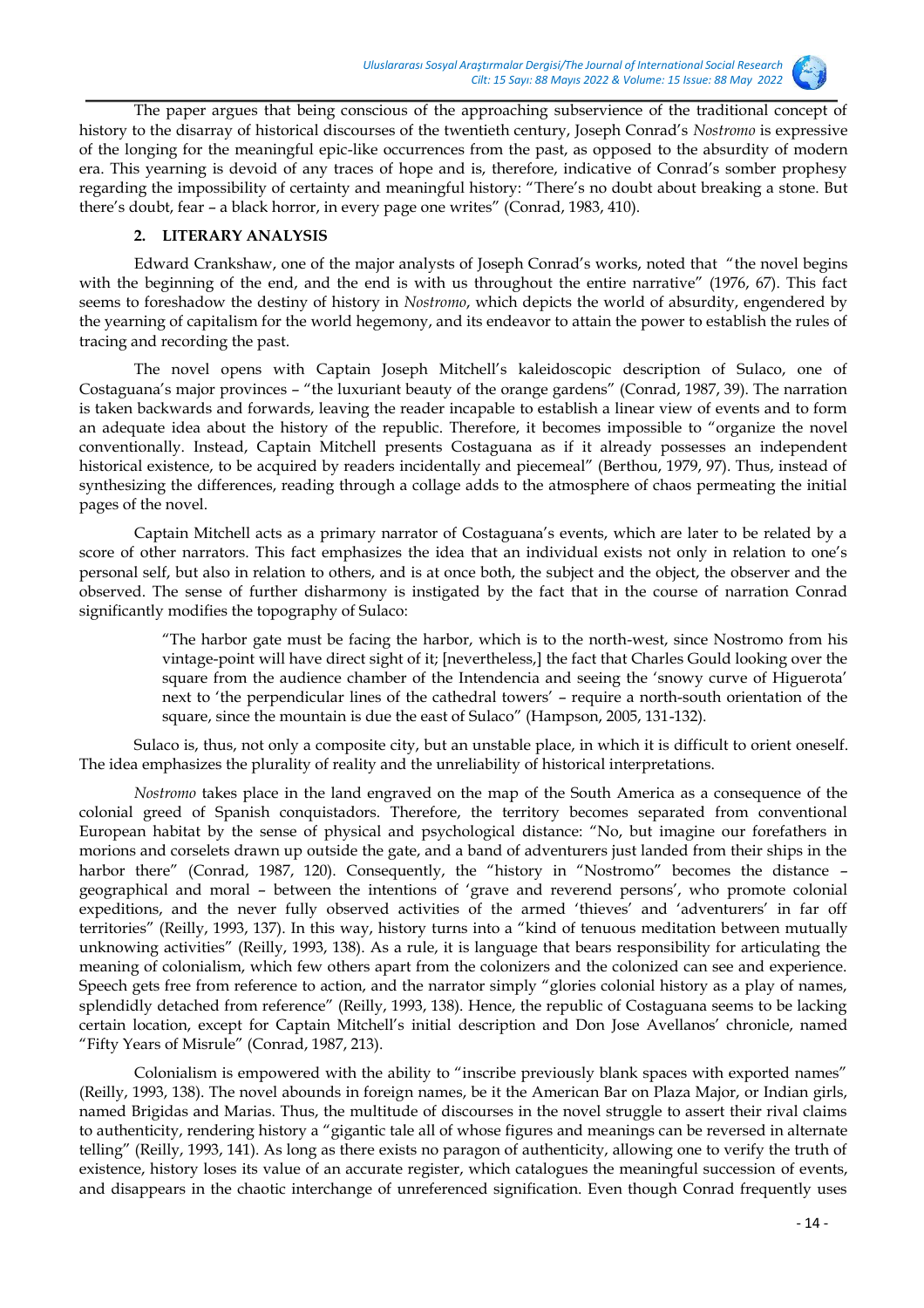

the adjective 'material' to accompany such nouns as 'interest' and 'change', as in "I pin myself to material interests" (Conrad, 1987, 281), within a particular historical context where an unsecured language form roams free of reality, "actions and facts threaten to dissolve into pure discourse" (Panichas, 2005, 72), making even such solid adjectives as 'material' devoid of their original meaning. The disordered atmosphere in *Nostromo* is also enforced by an inner paradox embedded in the novel, which attempts to "analyze the historical development of capitalism and its correlative colonialism, while being itself a strand with the discourse of capitalism/ colonialism and hence disposed to endorse its own values" (Berthoud, 1979, 100). Conrad's vision of history as a relentless warfare caused by the "duality of man's nature and the competition of individuals" (Johnson, 1971, 127) sustains the air of destructive chaos pervading modern history. As a consequence, the overall disequilibrium in *Nostromo*, dealing with futile attempts to create history for Costaguana, is symbolic of the ensuing modern world devoid of history and hopelessly entangled in the never-ending interchange of signs, rearranged according to the interests of the ruling class. Thus, "even the big green parrot in its cage seems to await it with high expectations when it screams out 'Viva Costaguana!'" (Panichas, 2005, 63).

The end of the nineteenth century was marked by numerous instances of organized violence, bombings and terrorist attacks on both domestic and global arena, which at that time seemed nothing but anarchical crime for crime's sake. Yet, anarchy was not as pointless as it seemed, as it had lethal and large-scale goals, aimed at "transgression not just against the law, like common murder, but against the authority of the law, against the very terms by which law understood itself" (Fothergill, 2005, 138). Indeed, a living being, in a quasi-suicidal fashion, often works to destroy its own protection, in order "to immunize itself against its own immunity" (Borrador, 2003, 124). Thus, the 'immunized' antibodies attain total power over the old bodily laws, which are desperately trying to regain control over the failing system of immunity. In *Nostromo*, it is Mr. Holroyd, a wealthy American industrialist and financer of the San Tomé Mine, who plays the role of the anarchist and the antibody, and also foreshadows the onset of global capitalism, which "arbitrarily exerts its will, defying any sense of international law, and disregards the interests even of those it employs to achieve its means" (Fothergill, 2005, 144). Being the soul benefactor of the Gould Concession, as well as its major profiteer, Mr. Holroyd is interested in exploiting and promoting the power of technology, as well as its sophisticated communication devices in order to 'transmit' human condition into his utopia of 'commodified history':

> "We shall be giving a word for everything: industry, trade, law, journalism, art, politics, and religion, from Cape Horn clear over to Smith's Sound, and beyond, too, if anything worth taking hold of turns up at the North Pole. And then we shall have the leisure to take in hand the outlying islands and continents on earth. We shall run the world's business whether the world likes it or not. The world can't help it – and never can we, I guess" (Conrad, 1987, 77).

The total linguistic dominion sought by the "arch-capitalist" (Fothergill, 2005, 142) Holroyd is anarchic in its origin, as it implies the destruction of an old-style dialogue among members of any community, followed by the emergence of the "interminable monologue" (Reilly, 1993, 165) imposed by capitalist power.

As a consequence, the intensity of counteracting forces in the novel sustains the air of destructive chaos pervading modern history and engenders immobility, which pervades the structure, setting and narrative of the novel. Thus, Mr. Gould's face is described as "calm with that immobility of expression" (Conrad, 1987, 321), while old Garibaldino possesses "monumental repose in his immobility" (Conrad, 1987, 455). The "still and sad immobility" (Conrad, 1987, 430) touches the face of Mrs. Gould, while father Corbelan remains "motionless for a long time" (Conrad, 1987, 185) at the beginning of the novel. The same holds true of the grand stillness of landscape in the "inviolable sanctuary of the deep Golfo Placido, as if within the enormous semi-circular and unroofed temple open to the ocean, with its walls of lofty mountains hung with the mourning draperies of cloud" (Conrad 1987: 39). The novel abounds in descriptions of tableaux-like instances, which show that the immobility immanent in characters, setting and narrative structure, "subservient to the ideology of capitalism and appearing to activate the subversive potential within historical change" (Ryan, 1982, 75), smothers history and denies the existence of change.

The appearance of the American Bar on Plaza Major serves as a symbol of ensuing global capitalism that substitutes the original notion of history with the meaningless interplay of signs. In this connection, the position elaborated by Karl Kraus becomes illustrative: "How is the world governed and how do wars begin? Politicians tell lies to journalists and when politicians read them in print they believe them" (Brinks, 2006, 14). Indeed, the major goal of capitalism is to disseminate the 'right ideas' and the 'right history', which propagate its long-term goals via high-tech ways of communication, so as to make the traditional notion of history obsolete. The atmosphere of looming global capitalism is present in Conrad's *Nostromo* from the very start of the novel. In a way, it prophesizes the situation in today's world: "We now live in a world where local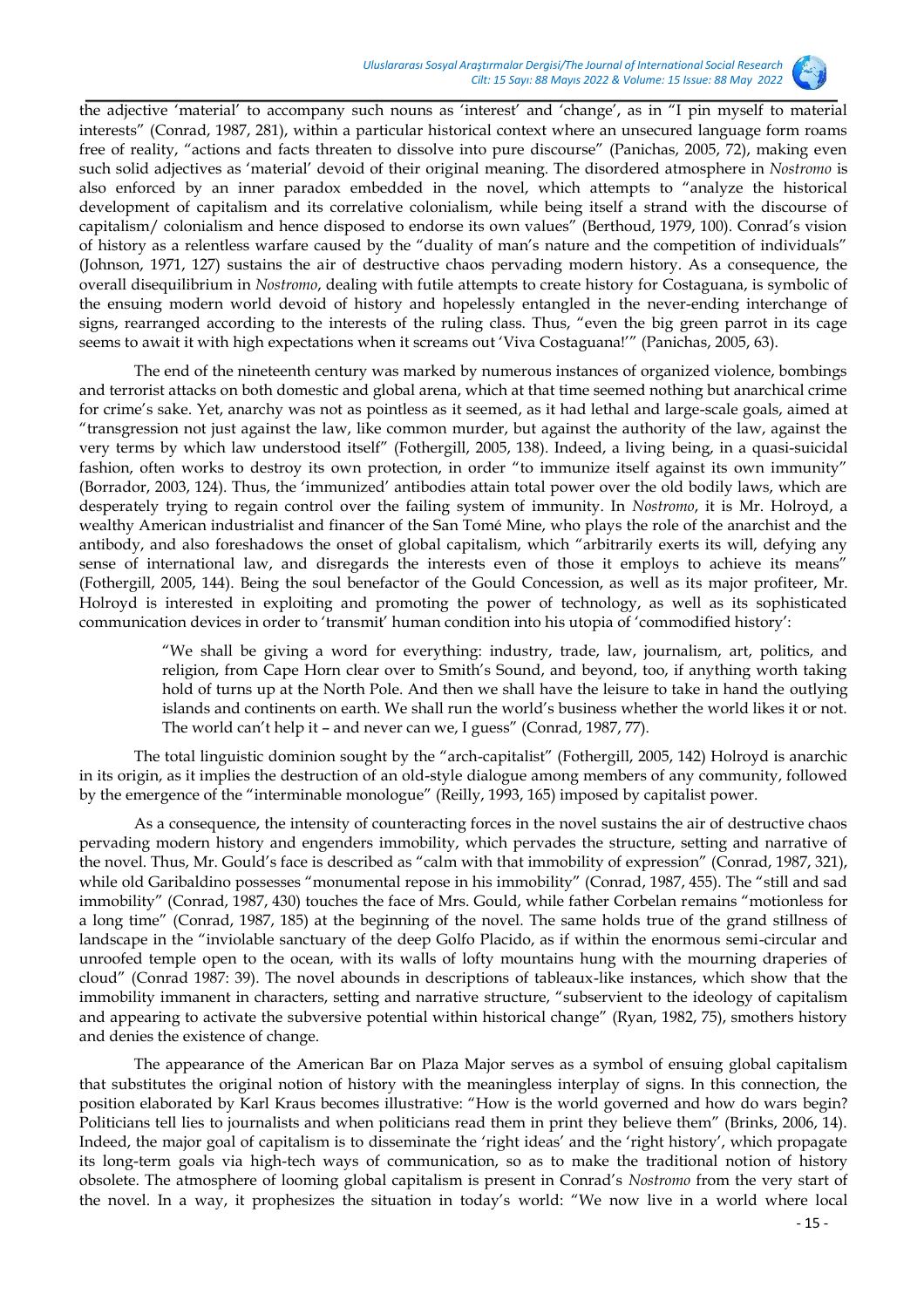

economies and cultures are tightly bound into global ones" (Hampson, 2005, 129). Hence, in *Nostromo* the general theme of history as a concept is confluent with the specific theme of personal histories of its characters, each of which is tightly interwoven with the dominating history of San Tome mine.

The novel contains numerous accounts of histories. They include the covert overall history of colonialism and capitalism, a history of San Tome mine and Gould Concession, Captain Mitchell's narrated history of Costaguana and Sulaco, Don Jose Avellanos's written opus entitled "Fifty Years of Misrule", Decoud's analysis of Montero's uprising depicted in letters to his sister, as well as private histories of various characters. The array of histories permeating the novel allow the reader to construct an image of governmental regimes succeeding each other in Costaguana, including the dictatorship of Guzman Bento, the Ribierist government and the rule of the Blancos, Montero's uprising and his defeat leading to Sulaco's independence, which has been threatened, in its turn, by the seeds of Communism sewn into the minds of the public. Yet, the outward image of solid historicity in the novel serves as a mask to hoax an inexperienced reader into a trap of envisioning history as a concept based on the categories of meaning, logic and aim, which become outdated with the onset of global capitalist values.

By the end of the narrative many characters find themselves in an immobilized state that might remind the reader of signs devoid of signification. Thus, Mr. Gould, an epitome of materialism and commodification, the silver oligarch of Sulaco, turns into a vague construct towards the end of the novel: "Mrs. Gould watched his abstraction with dread. Charles Gould's fits of abstraction depicted the energetic concentration of will haunted by a fixed idea. A man haunted by a fixed idea is insane" (Conrad, 1987, 322). The same destiny awaits the rest of characters: "Nostromo here and Nostromo there – where is Nostromo?" (Conrad, 1987, 351). Similarly, towards the end of the novel there is a desperate attempt to instill some material objects with all sorts of meaning, instigated by the futile hope to find significance of existence, as well as the author's persistent longing for the traditional understanding of history absent from the modern world: "[Mrs. Gould] endowed that lump of metal with a justificative conception, as though it was not a mere fact, but something far-reaching and impalpable, like the true expression of an emotion or the emergence of a principle" (Conrad, 1987, 117). The analogous fate lies ahead of Decoud when Nostromo extinguishes the light in the lighter. Decoud feels "as if his companion had destroyed, by a single touch, the world of affairs, of loves, of revolution, where his complacent superiority analyzed fearlessly all motives and all passions, including his own" (Conrad, 1987, 241). As a consequence, Decoud dies of solitude on the island of Great Isabel, being trapped by the opaqueness of Golfo Placido. Likewise, Captain Mitchell's concept of history rules out any genuine understanding of history: "the more he feels him to be in the thick of 'epoch-making' events, the more confused he is outside of them" (Conrad, 1987, 107). Ironically, the same destiny awaits Don Jose Avellanos's historical opus "Fifty Years of Misrule" (Conrad, 1987, 213), which has been fired from a cannon at the rebelling mob.

As the novel develops, the Gould Concession, "imperium in imperio" (Conrad, 1987, 218), obliterates the individuality of people in Sulaco and "diminishes the distinguishing and refining moral value; deprives the human community and the human soul of intrinsic value" (Panichas, 2005, 59). Therefore, no private histories can attain any value in the shadow of the mine, which is reminiscent of the concept of the death of history under the rule of capitalism. The history of the San Tome mine itself cannot withstand the loss of signification in the modern world, as it has to pay a high price for its material progress in terms of becoming an "object of foreign exploitation and pursuit of power" (Panichas, 2005, 55). Thus, the mine's independence loses relevance in the power game of foreign material interests. As a consequence, the air of obliteration dominating the novel underlines Joseph Conrad's belief in the major axiom of Marxism - capitalism spells conflict of opposing interests, which justifies Dr. Monygham's words: "there is no peace and no rest in the development of material interests" (Conrad, 1987, 423).

The sense of immobility permeating the novel can be also exemplified by the presence of multiple binary oppositions, accentuating the gradual disappearance of meaning in the age of modernism. On the one hand, the reader is confronted by the themes of colonialism, conquest, imperialism, global capitalism and technological progress, which carry a negative connotation in the novel. While on the other, the reader gets surrounded by the semantically positive thematic line of popular movements, wars of independence and emergence of communism among the exploited population of Sulaco. Similarly, "Gould and Nostromo act as agents and Dr. Monyngham and Decoud as critics" (Berthoud, 1979, 112). In this way, the concept of action is being set against the concept of thought. In addition, Charles Gould employs "dynamite" (1987, 387) in the defense of San Tome mine as both a "weapon" (Conrad, 1987, 389) and an "argument" (Conrad, 1987, 389). Thus, an emphasis is being put on the "duality inherent in history under capitalism" (Reilly, 1993, 164), which allows Gould to eliminate the difference between violence and discourse, and foreshadow the dissolution of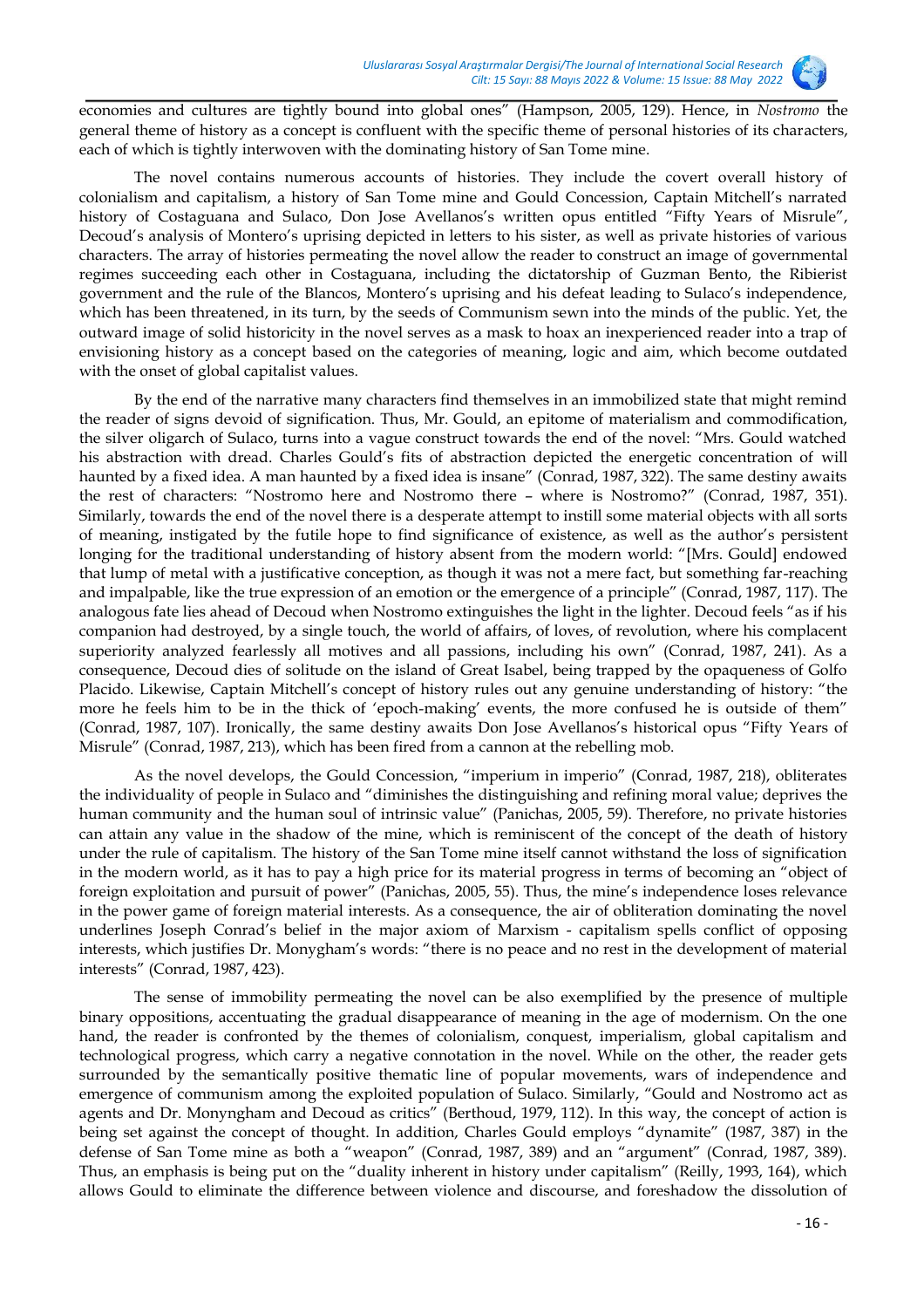

historical meaning. The same line of reasoning may be traced in the use of identical green and white uniforms by the inhabitants of the mine, obliterating their individuality, and also in the striking recurrence of certain female names, like Brigida and Maria, which can be explained by the purposeful "homogenization and deculturization of indigenous people" (Hampson, 2005, 134) under capitalist regime. In the same way, many characters in the novel undergo the process of identity destabilization. Thus, Charles Gould describes himself as both "an adventurer in Costaguana, the descendant of adventurers enlisted in a foreign legion" (Conrad, 1987, 311) and "no adventurer" (Conrad, 1987, 60). The same holds true of Nostromo, who at the beginning of the novel is described by Captain Mitchell as a sort of an epic hero, while by the end of narration we realize that he is nothing but the head of an "outcast lot of very mixed blood, mainly negroes" (Conrad, 1987, 312). What is more, Nostromo "undergoes a metamorphosis from a 'natural man' into what could be termed 'conscious man', as according to Conrad every human being must be born twice" (Berthoud, 1979, 117). Yet, this transformation that he undergoes on the shores of Sulaco is tainted by the touch of darkness, symbolized by the menacing cry of a bird: "Ya-acabo! Ya-acabo!" (Conrad, 1987, 352).

Though Joseph Conrad's novel *Nostromo* portrays history as an amorphous structure on the verge of collapse, it is still abundant in instances of profound longing for history in its traditional sense. The novel contains occasions of nostalgia for chivalrous actions of epic heroes of the Golden Age, recorded in historical annals. In this respect, the description of Sulaco at the beginning of the novel may be interpreted as a symbol of an antique amphitheater used for dramatic performance. Yet, Conrad "offers the setting for epic action, but fails to materialize it" (Reilly, 1993, 176), which presupposes melancholic meditation on the glory of the past, rather than determined action. Similarly, Charles Gould is depicted as the "capitalist engineer in his heroic phase" (Berthoud, 1979, 109). Just like an epic hero for whom action means work and work means conquest, Mr. Gould is obsessed with the "creation of a new world out of the 'material' of the given world" (Berthoud, 1979, 109), despite the fact that the world that he created gets overtaken by the sense of absurdity. Nostromo, in his turn, may be also portrayed as an epic hero embarking on various errands and voyages to glorify his land, though driven mostly by the motive of satisfying his personal vanity. The character's eventual homecoming and his death at the end of the novel can be also evaluated as a sort of longing for the epic past. According to the epical cannons, there is usually something in narration that survives the fall of the tragic hero: "the gored is able to recover at least a measure of its original integrity, the scattered universe to reassemble itself into at least some degree of order" (Berthoud, 1979, 117). Yet, by portraying Nostromo totally abstracting himself from reality at the end of the novel, Conrad seems to create a typical modernist historical perspective devoid of any traces of hope.

*Nostromo* is literally pervaded with multiple examples of longing for the epic past. "Frenchified Decoud" (Hampson, 2005, 59) - a young man initially disinterested in the fate of the republic of Costaguana, but eventually becoming a journalist in Sulaco, accomplishing an archetypal epic voyage and getting the title of founding father of the nation, strongly believes in the Second Empire's "Caesarianism" (Conrad, 1987, 214), as the only regime suitable for independent Sulaco. Similarly, the hotelkeeper Viola serves to reflect Conrad's deepest longing for the values of an epic past, as he embodied virtue, heroism, chivalry, loyalty and honor – all the values constantly violated in Costaguana. Charles Gould is often being called "El Rey de Sulaco" (Conrad, 1987, 357), while the "equestrian statue of Charles IV at the entrance to the Alameda is known as the Horse of Stone" (Conrad, 1987, 48). Montero physically resembles an Aztec god, while Holroyd – the "Steel and Silver King" (Conrad, 1987, 215) – resembles a profile on a Roman coin. The novel also employs epic-like terms "Imperium in Imperio" (Conrad, 1987, 218) and "Olympus of plutocrats" (Conrad, 1987, 87). In addition, names from Roman mythology, like Juno, Minerva, Ceres, Hermes and Cerberus, are used to distinguish among O.S.N. sea vessels.

All in all, based on the nature of character's roles in the novel, as well as their personal qualities, one can trace the covert skeleton of a traditional epic in the overall chaotic world of *Nostromo*, exemplifying Conrad's desperate longing for historical meaning gradually vanishing from the modern world.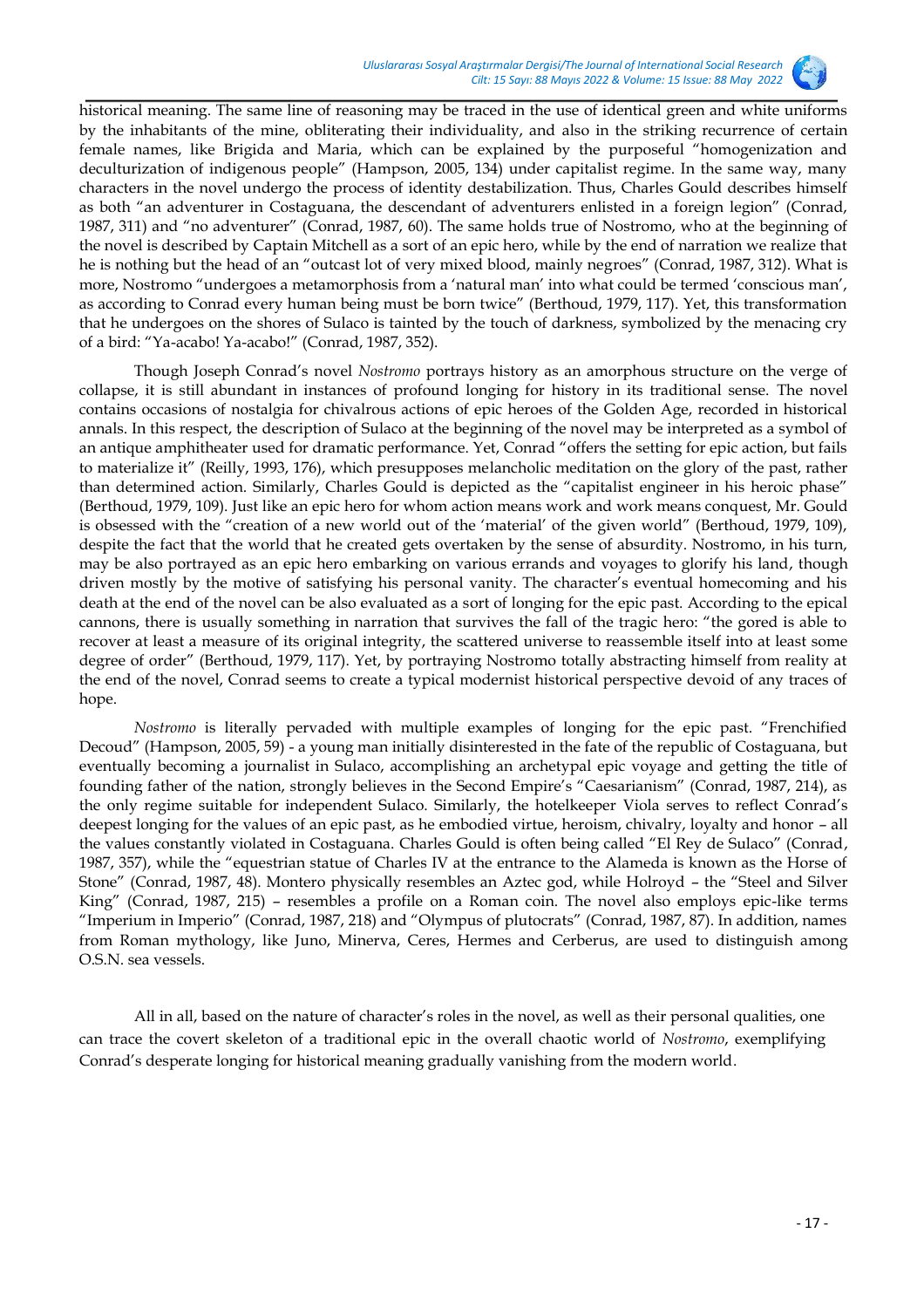

# GOD

## Holroyd



# ROYAL FAMILY

#### **Charles Gould and Emily Gould**



#### **KNIGHTS**



**Figure 1: E**pic hierarchy in Joseph Conrad's novel *Nostromo*.

## **3. Conclusion**

Joseph Conrad's novel *Nostromo* is greatly permeated with longing for the meaningful, epic-like actions of the past. This longing takes place against the background of the beginning of the twentieth century, when the